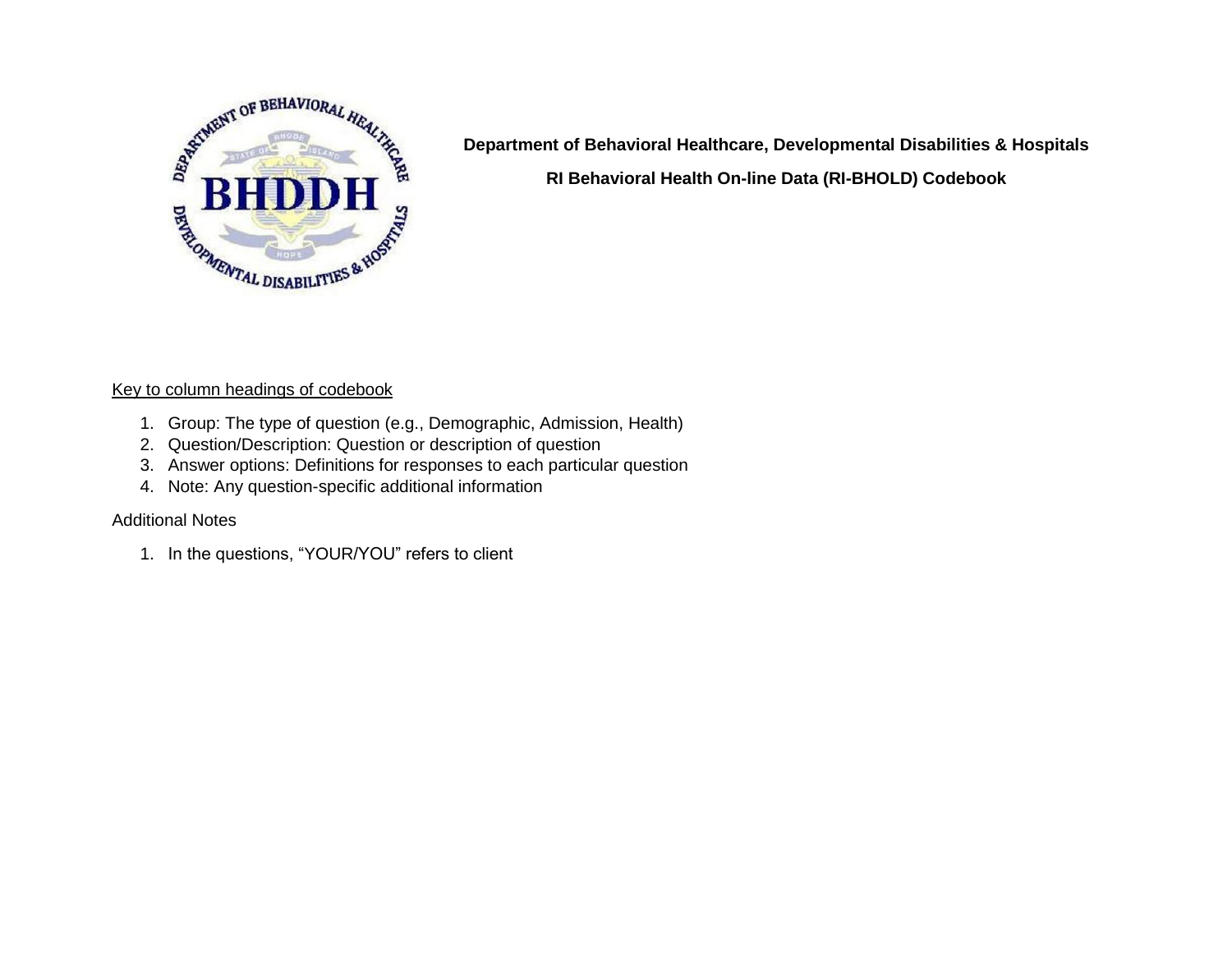| <b>Group</b>                 | <b>Question/Description</b>                                                                                                                                                     | <b>Answer Options</b>                                                                                                                                                                                                                           | <b>Note</b>                                                                                |
|------------------------------|---------------------------------------------------------------------------------------------------------------------------------------------------------------------------------|-------------------------------------------------------------------------------------------------------------------------------------------------------------------------------------------------------------------------------------------------|--------------------------------------------------------------------------------------------|
| Demographic                  | What is your gender at birth?                                                                                                                                                   | Male, Female                                                                                                                                                                                                                                    |                                                                                            |
| Demographic                  | What is your sexual orientation?                                                                                                                                                | Heterosexual, Gay, Lesbian, Bisexual, Other,<br>Refused, Unknown                                                                                                                                                                                | Only available after June 2018                                                             |
| Demographic                  | Is your gender identity the same<br>as the gender you were<br>assigned at birth?                                                                                                | Yes, No                                                                                                                                                                                                                                         | Only available after June 2018                                                             |
| Demographic                  | Race/Ethnicity                                                                                                                                                                  | White (non-Hispanic), Black (non-Hispanic), Asian,<br>Native American, Hawaiian/Pacific Islander,<br>Multiracial, Hispanic (any race)                                                                                                           | Race/Ethnicity is categorized<br>according to the methods used in<br>the 2000 U.S. Census. |
| Demographic                  | Age                                                                                                                                                                             |                                                                                                                                                                                                                                                 | Current age, Age at admission<br>and/or discharge                                          |
| Demographic                  | Veteran status                                                                                                                                                                  | Active, Veteran, No service                                                                                                                                                                                                                     | Collected at admission and<br>updated at least every six months                            |
| Demographic                  | <b>Martial status</b>                                                                                                                                                           | Never married, Currently married, Not married but<br>living with partner, Separated, Divorced, Widowed                                                                                                                                          | Collected at admission and<br>updated at least every six months                            |
| Demographic                  | Highest level of education<br>attained                                                                                                                                          | Never attended school, Some elementary school<br>(grades 1-7), Completed elementary school (grade<br>8), Some high school, Completed high school or<br>GED, Some education beyond high school,<br>Associates/Bachelor's degree, Graduate degree | Collected at admission and<br>updated at least every six months                            |
| Demographic                  | Residential living arrangement                                                                                                                                                  | Private residence/household, Public<br>housing/Section 8, Residential facility, Assisted<br>living, Nursing home, Other institutional care, foster<br>home, incarcerated, Sober housing, Shelter,<br><b>Homeless</b>                            | Collected at admission and<br>updated at least every six months                            |
| Demographic                  | Family size - all legal family<br>members living in the household<br>who are dependent on the<br>monthly income for the<br>household (e.g., spouse,<br>children, step-children) | 2 digits                                                                                                                                                                                                                                        |                                                                                            |
| Demographic                  | <b>Employment status</b>                                                                                                                                                        | Full-time, Half-time, Part-time, Armed forces,<br>Volunteer, Unemployed, School/Job training,<br>Homemaker, Inmate, Retired, Disabled                                                                                                           |                                                                                            |
| Demographic                  | Insurance/Payment type                                                                                                                                                          | Free care, Personal/Self-pay, Commercial/Private<br>insurance, Medicaid, Managed care, Medicare,<br>DBH, Grant, Drug court, Other State agency,<br>Military, Other                                                                              |                                                                                            |
| Demographic                  | Dependent children                                                                                                                                                              | 2 digits                                                                                                                                                                                                                                        |                                                                                            |
| <b>Admission information</b> | Admission date                                                                                                                                                                  | MM/DD/YYYY                                                                                                                                                                                                                                      |                                                                                            |
| <b>Admission information</b> | Program type                                                                                                                                                                    | Mental Health, Substance Abuse                                                                                                                                                                                                                  |                                                                                            |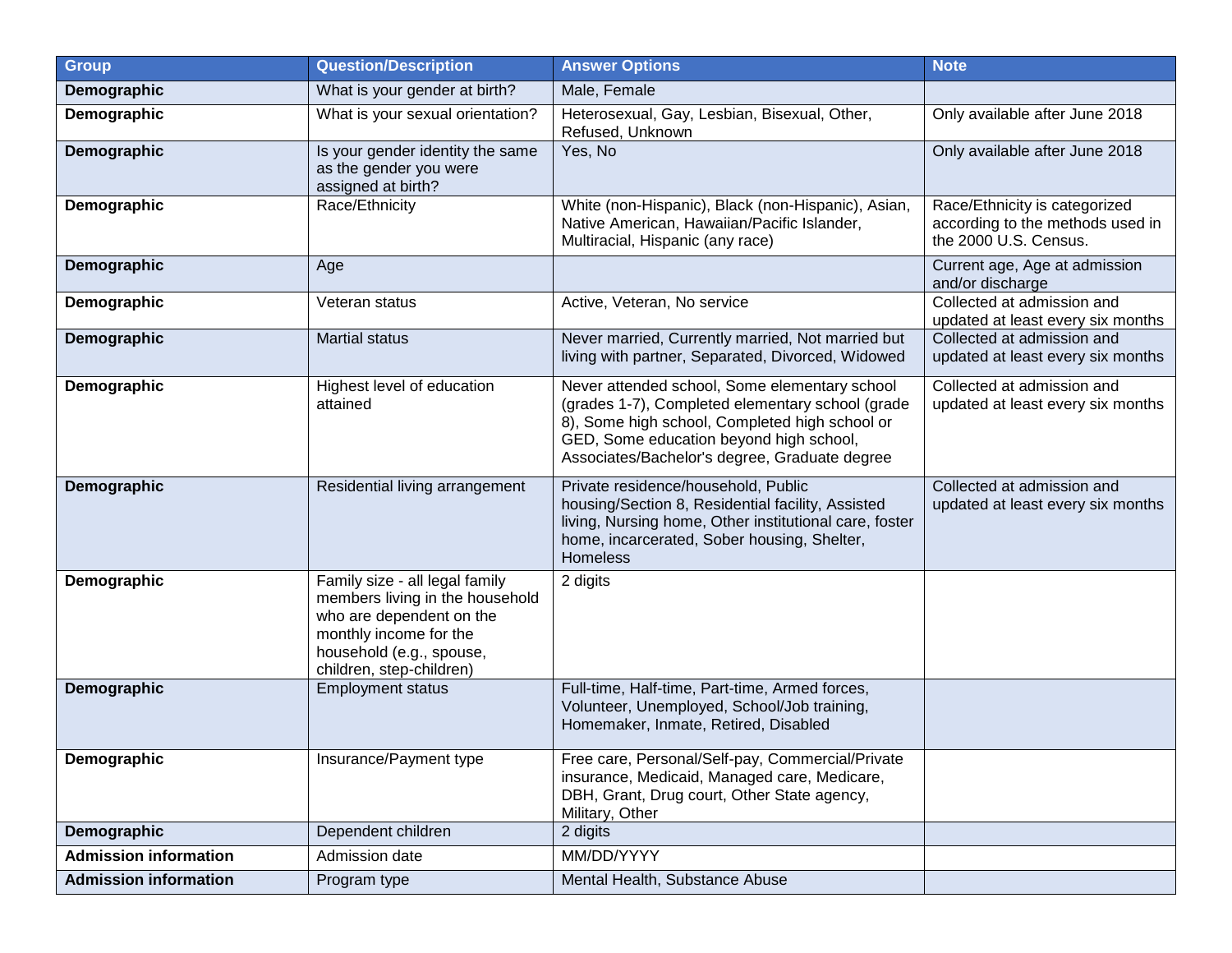| <b>Group</b>                   | <b>Question/Description</b>                                                                                         | <b>Answer Options</b>                                                                                                                                                                                                                                                                                              | <b>Note</b>                                                                             |
|--------------------------------|---------------------------------------------------------------------------------------------------------------------|--------------------------------------------------------------------------------------------------------------------------------------------------------------------------------------------------------------------------------------------------------------------------------------------------------------------|-----------------------------------------------------------------------------------------|
| <b>Admission information</b>   | Referral source                                                                                                     | Self, Mental Healthcare Provider, Substance abuse<br>treatment providers, Other healthcare provider,<br>Hospital emergency room, Federal or State Social<br>Services Agency, Shelter for the<br>Homeless/Abused, School System,<br>Employer/Employee assistance program, Other<br>community referral, Court system |                                                                                         |
| <b>Admission information</b>   | Source of court referral                                                                                            | Civil, State or Federal, Adult drug, Family drug,<br>Juvenile drug, Adult diversionary, Juvenile<br>diversionary, Prison referral, Youth corrections,<br>Probation or parole order, Driving under the<br>influence, Other                                                                                          | Only completed by those who<br>reported Court System as referral<br>source at admission |
| <b>Admission information</b>   | Number of arrests in 30 days<br>prior to admission                                                                  | 2 digits                                                                                                                                                                                                                                                                                                           |                                                                                         |
| <b>Admission information</b>   | In the 30 days prior to<br>admission, how often did you<br>attend a voluntary self-help<br>group for substance use? | None, 1-3 times in the past month, 1-2 times in the<br>past week, 3-6 times in the past week, Daily                                                                                                                                                                                                                | Only completed by those in a<br>substance use program                                   |
| <b>Health information</b>      | Co-occurring conditions                                                                                             | Mental Health & Substance Abuse, Developmental<br>Disabilities, Pregnant, Smoking, Hypertension,<br>Hepatitis, HIV/AIDS, Hypercholesterolemia,<br>Obesity, Diabetes, Asthma, Chronic obstructive<br>pulmonary disease                                                                                              | Collected at admission and<br>updated at least every six months                         |
| <b>Health information</b>      | Diagnoses                                                                                                           | Up to 10 different diagnoses (ICD-10 codes)                                                                                                                                                                                                                                                                        | Collected at admission and<br>updated at least every six months                         |
| <b>Current Substance Abuse</b> | <b>Primary Substance of Abuse</b>                                                                                   | Alcohol, Barbiturates, Bath salts, Benzodiazepine,<br>Cocaine/Crack, Ecstasy, Fentanyl, GHB, Heroin,<br>Inhalants, Marijuana/Hashish, Methamphetamine,<br>Non-prescription methadone, Other<br>amphetamines, Other hallucinogens, Other<br>opiates/synthetics, Other sedatives/Hypnotics                           | Completed for both MH and SA<br>programs.                                               |
| <b>Current Substance Abuse</b> | Route for primary substance                                                                                         | Oral, Smoking, Inhalation, Injection, Other                                                                                                                                                                                                                                                                        | Collected at admission and<br>updated at least every six months                         |
| <b>Current Substance Abuse</b> | Frequency of use of primary<br>substance                                                                            | No past month use, 1-3 times in past month, 1-2<br>times per week, 3-6 times per week, Daily                                                                                                                                                                                                                       | Collected at admission and<br>updated at least every six months                         |
| <b>Current Substance Abuse</b> | Age at first use of primary<br>substance                                                                            | 2 digits                                                                                                                                                                                                                                                                                                           |                                                                                         |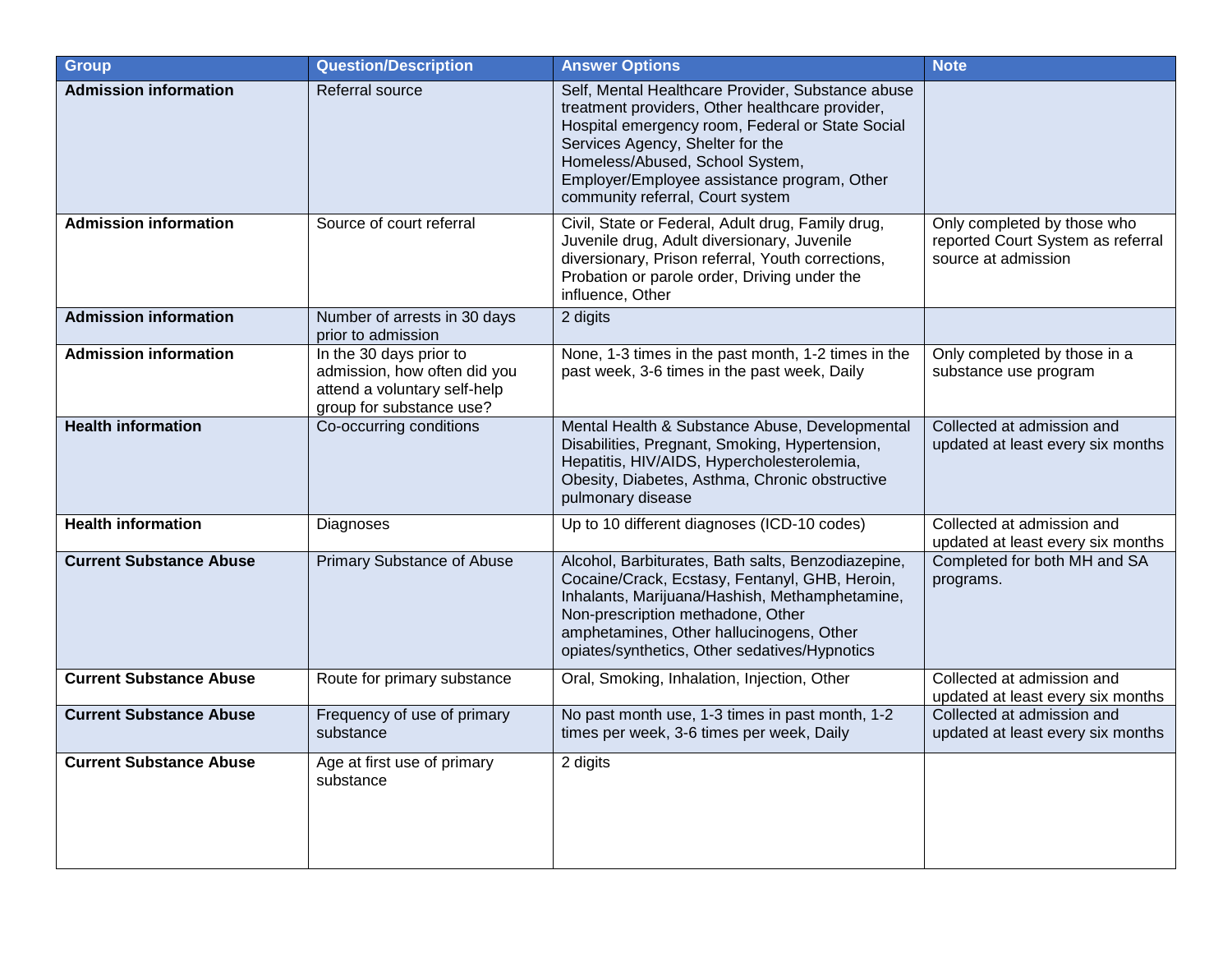| <b>Group</b>                   | <b>Question/Description</b>                                                                                         | <b>Answer Options</b>                                                                                                                                                                                                                                                                    | <b>Note</b>                                                     |
|--------------------------------|---------------------------------------------------------------------------------------------------------------------|------------------------------------------------------------------------------------------------------------------------------------------------------------------------------------------------------------------------------------------------------------------------------------------|-----------------------------------------------------------------|
| <b>Current Substance Abuse</b> | Secondary Substance of Abuse                                                                                        | Alcohol, Barbiturates, Bath salts, Benzodiazepine,<br>Cocaine/Crack, Ecstasy, Fentanyl, GHB, Heroin,<br>Inhalants, Marijuana/Hashish, Methamphetamine,<br>Non-prescription methadone, Other<br>amphetamines, Other hallucinogens, Other<br>opiates/synthetics, Other sedatives/Hypnotics |                                                                 |
| <b>Current Substance Abuse</b> | Route for secondary substance                                                                                       | Oral, Smoking, Inhalation, Injection, Other                                                                                                                                                                                                                                              | Collected at admission and<br>updated at least every six months |
| <b>Current Substance Abuse</b> | Frequency of use of secondary<br>substance                                                                          | No past month use, 1-3 times in past month, 1-2<br>times per week, 3-6 times per week, Daily                                                                                                                                                                                             | Collected at admission and<br>updated at least every six months |
| <b>Current Substance Abuse</b> | Age at first use of secondary<br>substance                                                                          | 2 digits                                                                                                                                                                                                                                                                                 |                                                                 |
| <b>Current Substance Abuse</b> | <b>Tertiary Substance of Abuse</b>                                                                                  | Alcohol, Barbiturates, Bath salts, Benzodiazepine,<br>Cocaine/Crack, Ecstasy, Fentanyl, GHB, Heroin,<br>Inhalants, Marijuana/Hashish, Methamphetamine,<br>Non-prescription methadone, Other<br>amphetamines, Other hallucinogens, Other<br>opiates/synthetics, Other sedatives/Hypnotics |                                                                 |
| <b>Current Substance Abuse</b> | Route for tertiary substance                                                                                        | Oral, Smoking, Inhalation, Injection, Other                                                                                                                                                                                                                                              | Collected at admission and<br>updated at least every six months |
| <b>Current Substance Abuse</b> | Frequency of use of tertiary<br>substance                                                                           | No past month use, 1-3 times in past month, 1-2<br>times per week, 3-6 times per week, Daily                                                                                                                                                                                             | Collected at admission and<br>updated at least every six months |
| <b>Current Substance Abuse</b> | Age at first use of tertiary<br>substance                                                                           | 2 digits                                                                                                                                                                                                                                                                                 |                                                                 |
| <b>Discharge Information</b>   | Discharge date                                                                                                      | MM/DD/YYYY                                                                                                                                                                                                                                                                               |                                                                 |
| <b>Discharge Information</b>   | Reason for discharge                                                                                                | Completed treatment (no referral), internal transfer,<br>external transfer, Client discharged before<br>completed treatment/against advice/no contact<br>within 30 days, Inability to pay, Non-compliance<br>issues, Incarceration, Death                                                |                                                                 |
| <b>Discharge Information</b>   | Referral at discharge                                                                                               | None, Mental Health Care provider, Substance<br>abuse treatment provider, Other health care<br>provider, Federal/State social service agency,<br>Shelter for homeless/abused, School system,<br>Employer/Employee assistance program, Other<br>community referral, Court system          |                                                                 |
| <b>Group</b>                   | <b>Question/Description</b>                                                                                         | <b>Answer Options</b>                                                                                                                                                                                                                                                                    | <b>Note</b>                                                     |
| <b>Discharge Information</b>   | In the 30 days prior to<br>admission, how often did you<br>attend a voluntary self-help<br>group for substance use? | None, 1-3 times in the past month, 1-2 times in the<br>past week, 3-6 times in the past week, Daily                                                                                                                                                                                      | Only completed by those in a<br>substance use program           |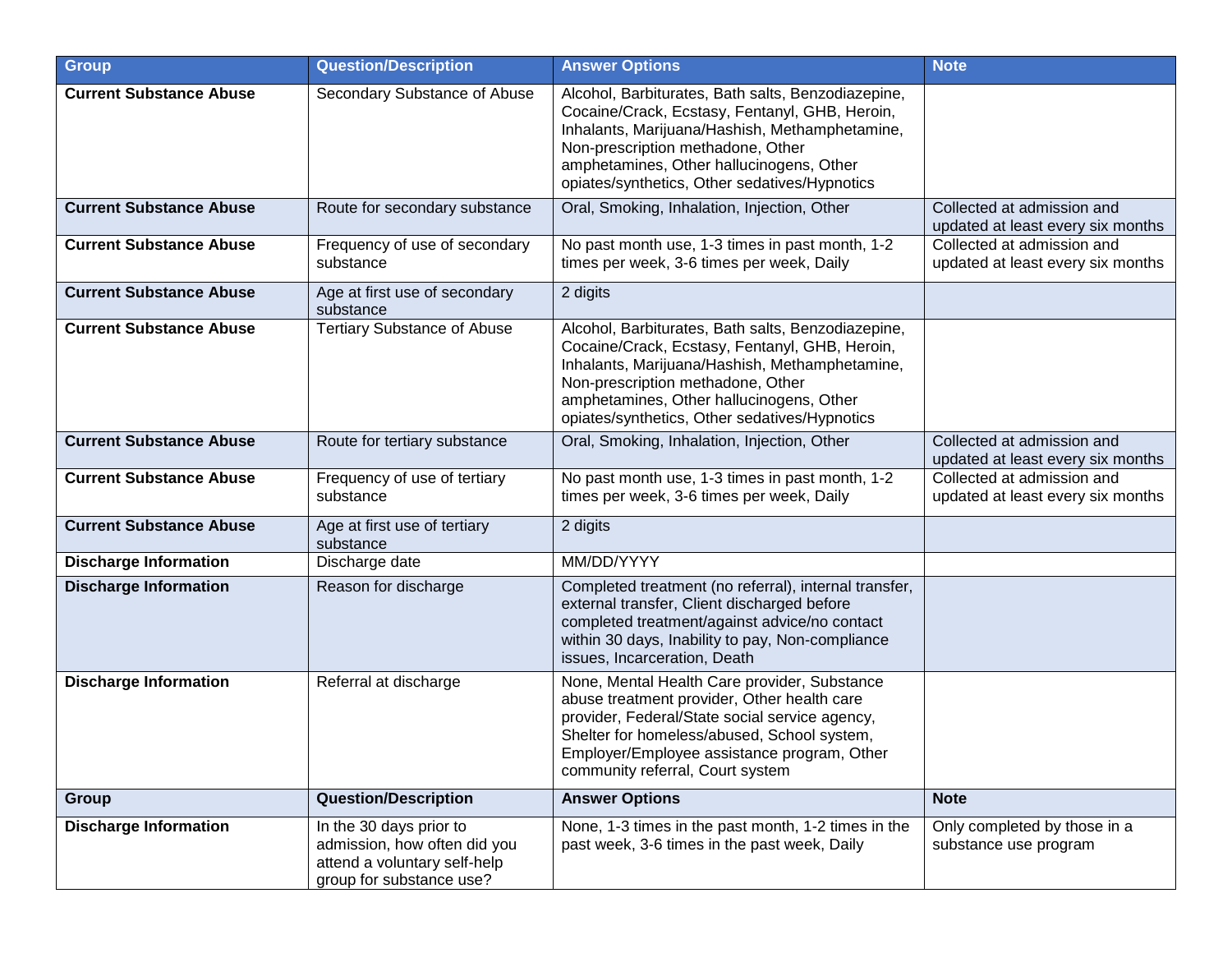| <b>Group</b>                        | <b>Question/Description</b>                        | <b>Answer Options</b>                                                                                                                                                                                                                                                                    | <b>Note</b> |
|-------------------------------------|----------------------------------------------------|------------------------------------------------------------------------------------------------------------------------------------------------------------------------------------------------------------------------------------------------------------------------------------------|-------------|
| <b>Discharge Information</b>        | Number of arrests in 30 days<br>prior to discharge | 2 digits                                                                                                                                                                                                                                                                                 |             |
| <b>Discharge Information</b>        | Residential living arrangement                     | Private residence/household, Public<br>housing/Section 8, Residential facility, Assisted<br>living, Nursing home, Other institutional care, foster<br>home, incarcerated, Sober housing, Shelter,<br><b>Homeless</b>                                                                     |             |
| <b>Discharge Information</b>        | <b>Employment status</b>                           | Full-time, Half-time, Part-time, Armed forces,<br>Volunteer, Unemployed, School/Job training,<br>Homemaker, Inmate, Retired, Disabled                                                                                                                                                    |             |
| <b>Substance Abuse at Discharge</b> | <b>Primary Substance of Abuse</b>                  | Alcohol, Barbiturates, Bath salts, Benzodiazepine,<br>Cocaine/Crack, Ecstasy, Fentanyl, GHB, Heroin,<br>Inhalants, Marijuana/Hashish, Methamphetamine,<br>Non-prescription methadone, Other<br>amphetamines, Other hallucinogens, Other<br>opiates/synthetics, Other sedatives/Hypnotics |             |
| <b>Substance Abuse at Discharge</b> | Route for primary substance                        | Oral, Smoking, Inhalation, Injection, Other                                                                                                                                                                                                                                              |             |
| <b>Substance Abuse at Discharge</b> | Frequency of use of primary<br>substance           | No past month use, 1-3 times in past month, 1-2<br>times per week, 3-6 times per week, Daily                                                                                                                                                                                             |             |
| <b>Substance Abuse at Discharge</b> | Age at first use of primary<br>substance           | 2 digits                                                                                                                                                                                                                                                                                 |             |
| <b>Substance Abuse at Discharge</b> | Secondary Substance of Abuse                       | Alcohol, Barbiturates, Bath salts, Benzodiazepine,<br>Cocaine/Crack, Ecstasy, Fentanyl, GHB, Heroin,<br>Inhalants, Marijuana/Hashish, Methamphetamine,<br>Non-prescription methadone, Other<br>amphetamines, Other hallucinogens, Other<br>opiates/synthetics, Other sedatives/Hypnotics |             |
| <b>Substance Abuse at Discharge</b> | Route for secondary substance                      | Oral, Smoking, Inhalation, Injection, Other                                                                                                                                                                                                                                              |             |
| <b>Substance Abuse at Discharge</b> | Frequency of use of secondary<br>substance         | No past month use, 1-3 times in past month, 1-2<br>times per week, 3-6 times per week, Daily                                                                                                                                                                                             |             |
| <b>Substance Abuse at Discharge</b> | Age at first use of secondary<br>substance         | 2 digits                                                                                                                                                                                                                                                                                 |             |
| <b>Substance Abuse at Discharge</b> | <b>Tertiary Substance of Abuse</b>                 | Alcohol, Barbiturates, Bath salts, Benzodiazepine,<br>Cocaine/Crack, Ecstasy, Fentanyl, GHB, Heroin,<br>Inhalants, Marijuana/Hashish, Methamphetamine,<br>Non-prescription methadone, Other<br>amphetamines, Other hallucinogens, Other<br>opiates/synthetics, Other sedatives/Hypnotics |             |
| <b>Substance Abuse at Discharge</b> | Route for tertiary substance                       | Oral, Smoking, Inhalation, Injection, Other                                                                                                                                                                                                                                              |             |